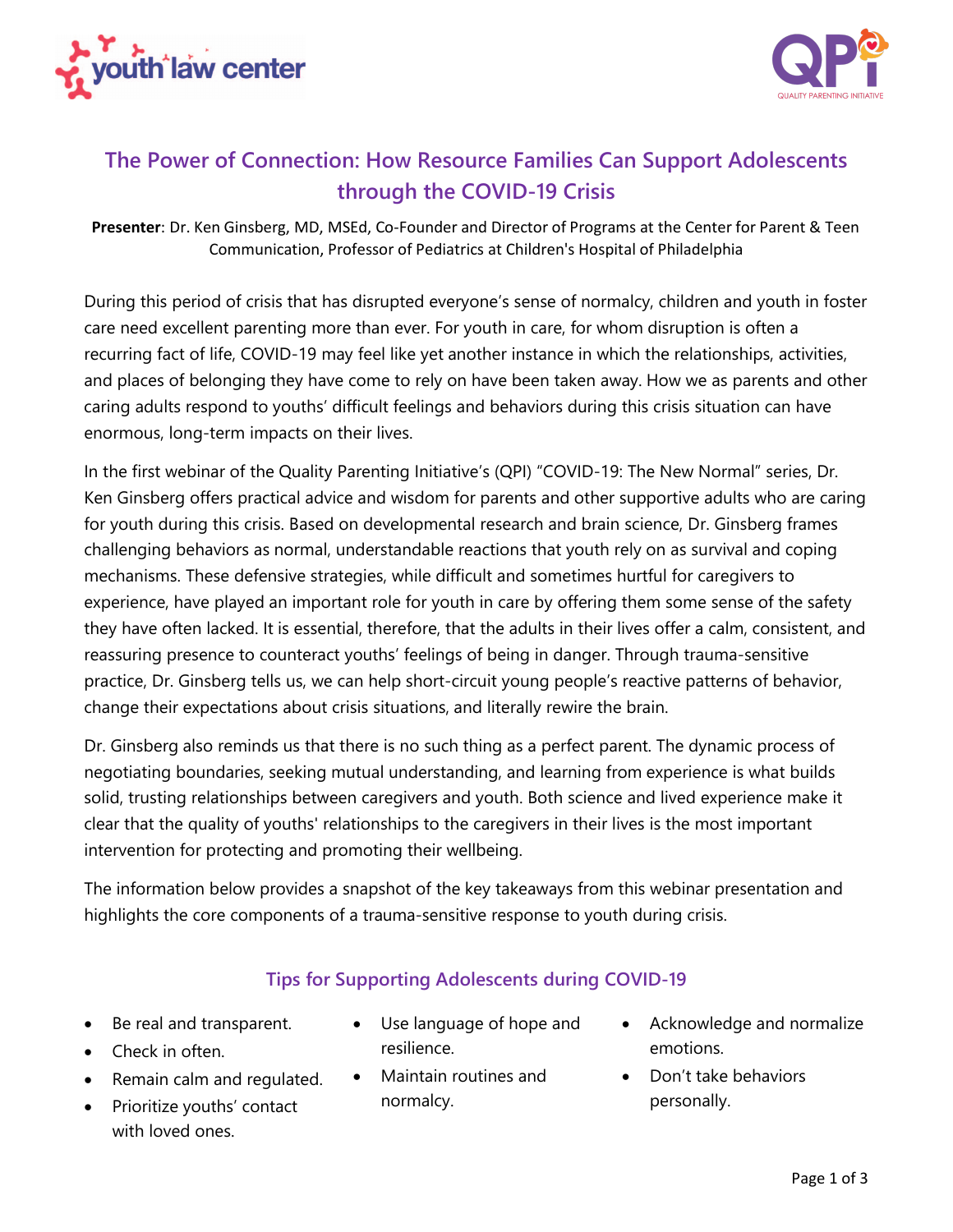



## **Key Trauma-Sensitive Considerations for Adults**

#### *What youth may be feeling during COVID-19:*

- Uncertainty about the future
- Anxiety about school
- Loss due to separation from family, friends and activities
- Significant disruption in routines
- Fear and concern for loved ones; a sense of helplessness
- A loss of control

#### *What these feelings may look like as behaviors:*

- Distant, withdrawn, selfisolating
- Angry, lashing out, explosive
- Sarcastic, flippant, minimizing emotions
- Ornery, moody, irritable

#### *What parents can do to help:*

- Calm yourself—model regulation.
- Give yourself permission to mess up and model how to move on from mistakes.
- Know what is about you and what isn't—don't personalize or internalize youths' behaviors.
- Reassure youth that you will get through this crisis together.
- Give control back to youthask for their advice/guidance, allow for voice/choice, honor their preferences around physical touch.
- Acknowledge that having emotions is good—don't belittle or discourage your or their feelings.
- Encourage acts of service to others.
- Create routines for family time together (games, stories, music, dancing).
- Disrupted or abnormal sleep patterns
- Pushing adults away, refusing care
- Support and encourage as much contact as possible with siblings, bio parents, and friends.
- Remember that many youth were under-parented and will need time to adjust to structured/active parenting.
- Ask youth what makes them feel safe.
- Encourage healthy eating habits and exercise.

#### *What advocates and child welfare professionals can do to help:*

- Pay particular attention to the needs of youth in congregate care.
- Advocate relentlessly for all children to be in a family setting.
- Offer supports to keep families healthy and well so they can support youth.
- Do whatever it takes to maintain family visitation and contact.
- Advocate for school needs.
- Ensure families and youth have access to tech resources.
- Check in with youth and families as often as possible to let them know you are still a resource.